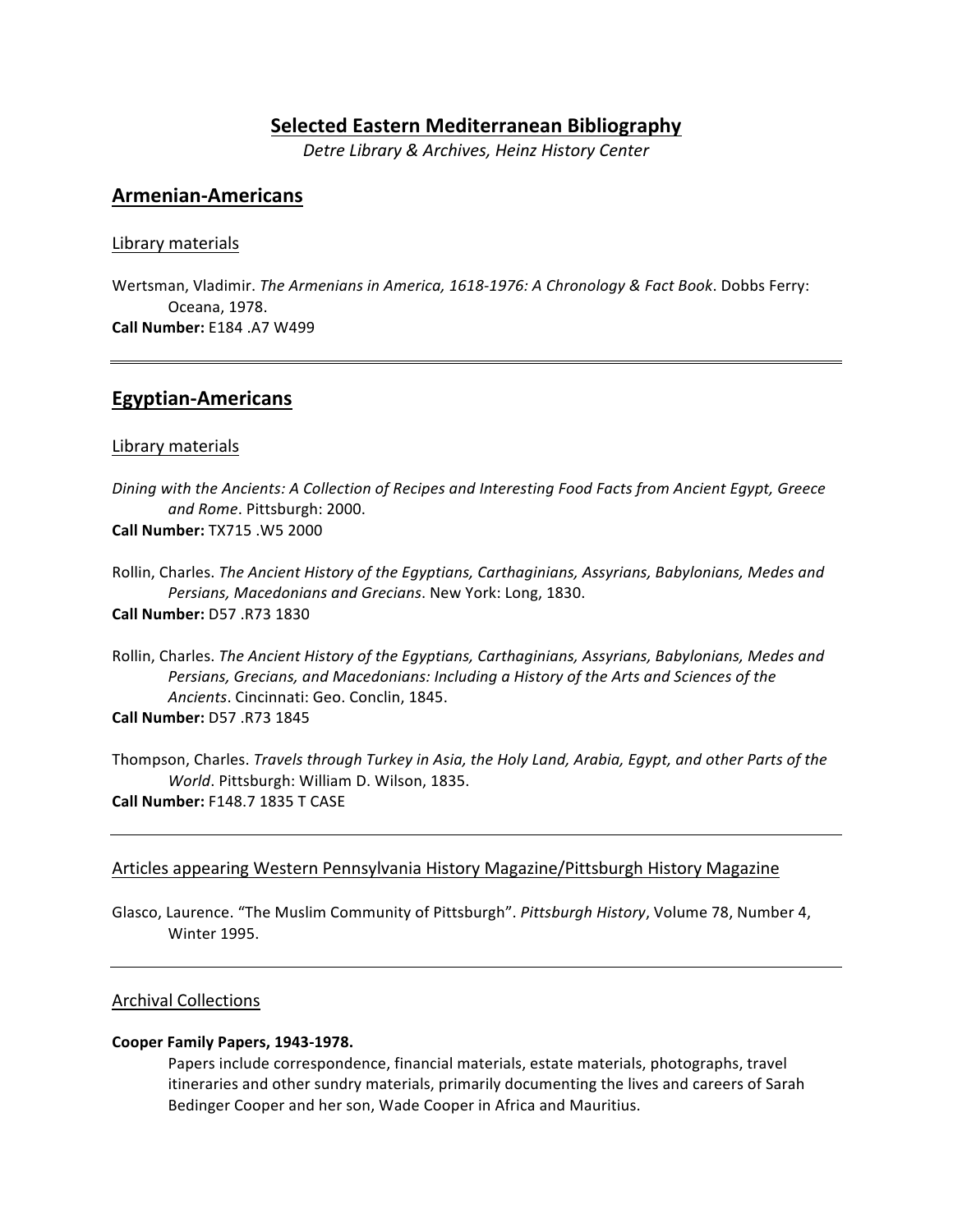#### **Call Number:** MSS 0003

Finding aid: http://digital.library.pitt.edu/cgi-bin/f/findaid/findaid-idx?c=hswpead;cc=hswpead;rgn=m ain;view=text;didno=US-QQS-MSS3

# **Greek-Americans**

#### Library materials

The Greek Classroom in the Cathedral of Learning, University of Pittsburgh. Pittsburgh: University of Pittsburgh Press, 1942. **Call Number:** LD6012 .N277 G793

Plutarch. Plutarch's Lives. Translated from the original Greek with notes critical and historical, and a new life of Plutarch, by John and William Langhorne. Worchester: I. Thomas, 1804. **Call Number:** DE7 .P73 CASE d

Thucydides. *History of the Peloponnesian War, Translated from the Greek of Thucydides by William Smith*. New York: Bangs, Brother, 1855. **Call Number:** DF229 .T5 S6 1855 CASE

Yonge, Charlotte Mary. *A Pictorial History of the World's Great Nations: From the Earliest Dates to the Present Time*. New York: S. Hess, c1882-. **Call Number:** D20 .Y56 f v. 1-3

### Articles appearing Western Pennsylvania History Magazine/Pittsburgh History Magazine

Frazier, Reid R. "Keystone Cuisine: The Black Angus Oakland, Pittsburgh, Pa." *Western Pennsylvania History*, Volume 91, Number 3, Fall 2008.

McDevitt, Bette. "Neighborhood Stories: George Hazinas, Greek Patriot Morningside**".** *Western*  Pennsylvania History, Volume 93, Number 4, Winter 2010.

Patterson, G. James. "Kafenia and Community: Coffee Houses and Greek Life in Aliquippa and Ambridge, Pa., 1938-1941". *Pittsburgh History*, Volume 74, Number 4, Winter 1991.

# **Iranian-Americans**

#### Library materials

Payan, Hushang M. *Lousy Foreigner*. Tarentum: Word Association Publishers, C1998. **Call Number:** R154 .P328 A3 1998

Payan, Hushang M. Life Under the Microscope. Tarentum: Word Association Publishers, 2004.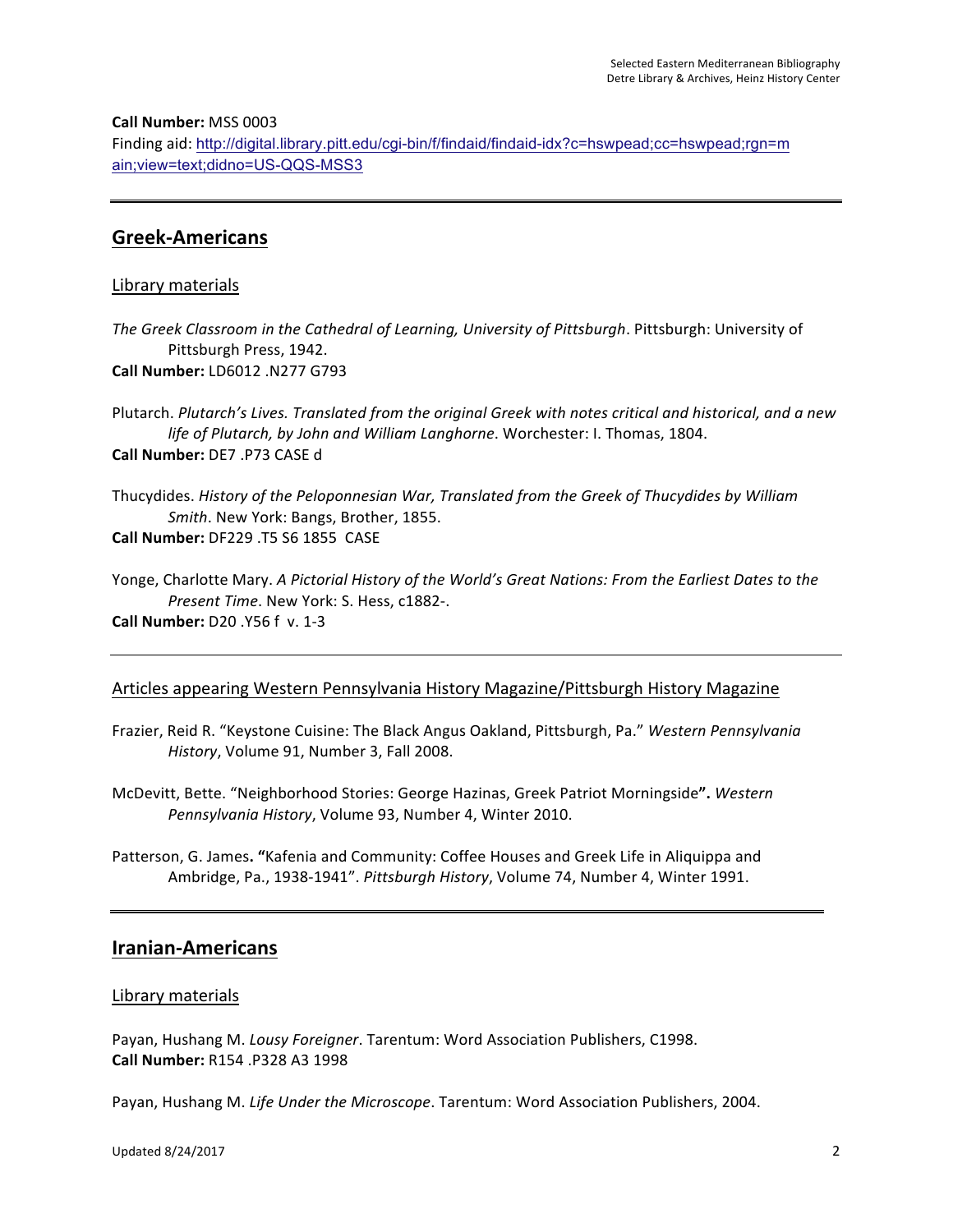**Call Number:** R154 .P328 A4 2004

## **Lebanese-Americans**

#### Library materials

Saint George Maronite Catholic Church: 1927-1987. Uniontown: the Church, 1987. **Call Number:** BX4713.51 .U5 S25 1987 f

Sittoo's Loving Touch. Collierville: Fundcraft Publishing, c1978. **Call Number:** TX725 .S9 S4 1978

Southwestern Pennsylvania. California: Museum of Southwestern Pennsylvania, California State College, 1981- . **Call Number:** F146 .S726 q

The Syria-Lebanon Classroom in the Cathedral of Learning, University of Pittsburgh. Pittsburgh: University of Pittsburgh Press, 1943. **Call Number:** LD6012 .N277 S995

#### Archival Collections

Lebanese Dance Practice [photo]. **Call Number:** GPC Box 5 Folder 50

Marie Smith Genealogy with Photographs and Copy Negatives. **Call Number:** 1994.0242

Menu from Samreny's Restaurant, c1975. **Call Number:** MFF 1786

Samreny Photographs and Negatives, c1950. **Call Number:** 1995.0006

# **Syrian-Americans**

#### Library materials

The Syria-Lebanon Classroom in the Cathedral of Learning, University of Pittsburgh. Pittsburgh: University of Pittsburgh Press, 1943. **Call Number:** LD6012 .N277 S995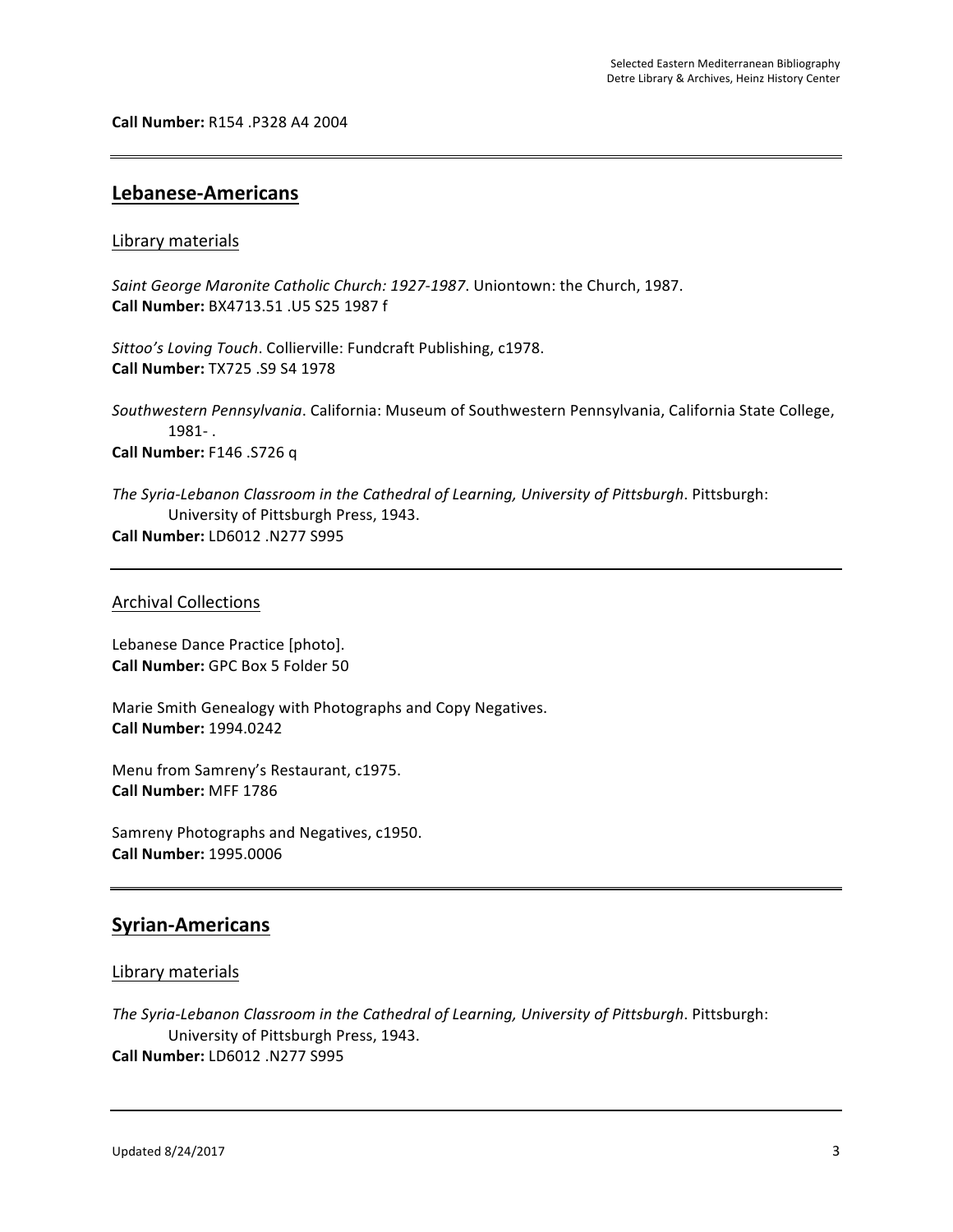## Articles appearing Western Pennsylvania History Magazine/Pittsburgh History Magazine

Toth, Anthony B. "The Syrian Community in New Castle and Its Unique Alawi Component, 1900-1940". Western Pennsylvania Historical Magazine, Volume 69, Number 3, July 1986.

### **Archival Collections**

**Ali Baba Restaurant Menu, 1982 Call number:** MFF 307

**Feghali, Joseph (Rev.) Call number: Obituary Files.** 

Photographs of St. George's Syrian Orthodox Church, 1924 and 1952 **Call Number:** 1994.0304

# **Turkish-Americans**

### Library materials

Lawrence, T.E. Seven Pillars of Wisdom. Garden City: Doubleday, Doran & Company, Inc., 1936. **Call Number:** D568.4 .L4 1936 q

Thompson, Charles. *Travels through Turkey in Asia, the Holy Land, Arabia, Egypt, and Other Parts of the World*. Pittsburgh: William D. Wilson, 1835. **Call Number:** F148.7 1835 T CASE

#### **Archival Collections**

Program and Photographs for the Turkish and Swiss Nationality Room Dedications, 2012. **Call Number:** 2012.0056

# **Middle East**

Library Materials Harbison, Emma J. *Glimpses of the Orient*. Allegheny: the Author, 1900. **Call Number:** F148.5 .H25 d